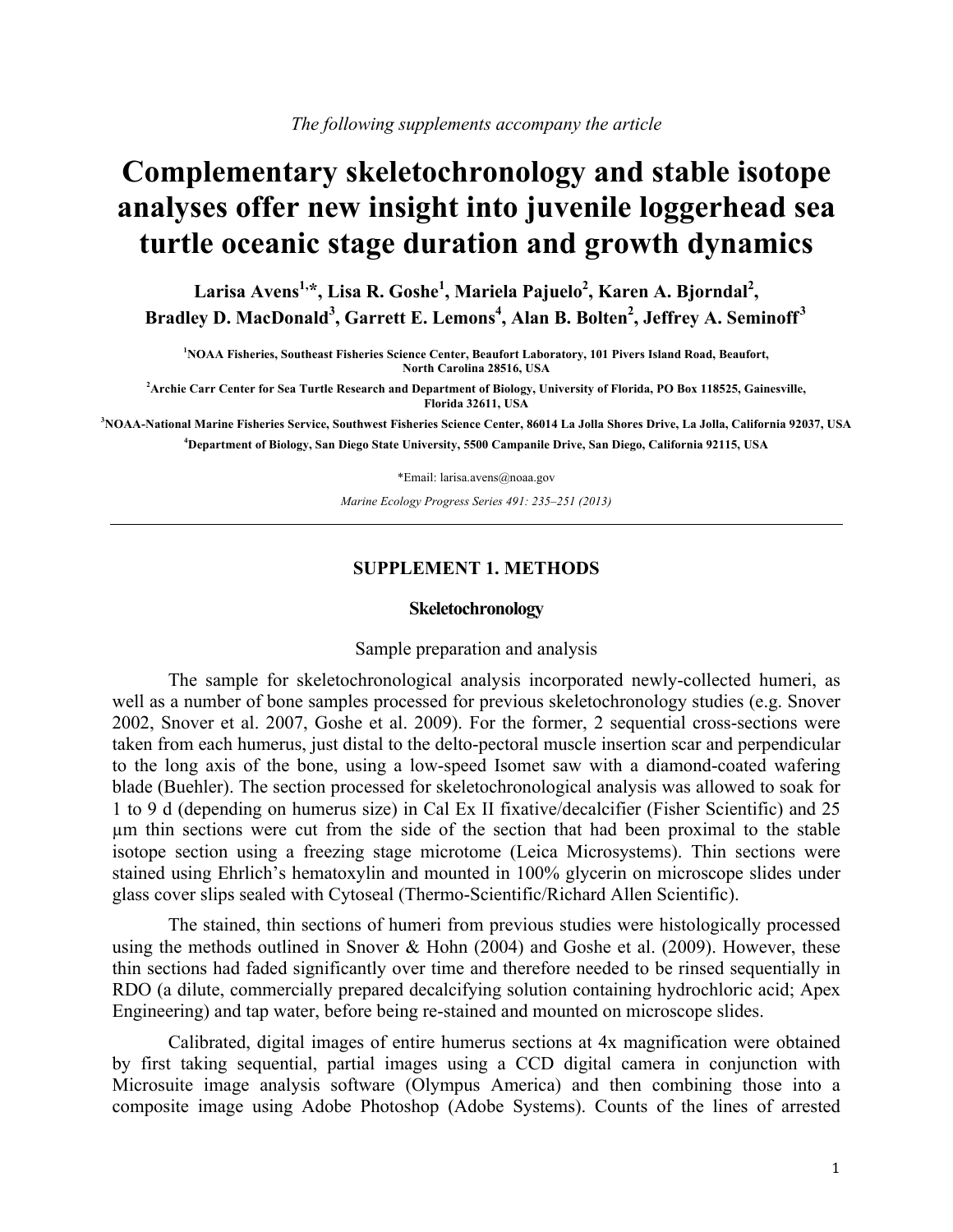growth (LAGs) that delimit the outer edge of each skeletal growth mark (Fig. 2a) within each digital image were first conducted by 3 independent readers (L. Avens, L. R. Goshe, and M. Pajuelo), followed by a joint assessment to reach consensus. LAG and humerus section diameters were measured along the axis parallel to the dorsal edge of the bone and, to ensure consistency, the diameter of the innermost measurable LAG was used as a proxy for resorption core diameter.

## Assigning age

Provided that LAG deposition in loggerheads occurs in late winter/early spring, as demonstrated for Kemp's ridleys (Snover & Hohn 2004), a mean August/September hatch date in the western North Atlantic yields ages at LAG deposition of ~0.75, 1.75, 2.75 yr, and so on. The last growth increment in each humerus was examined taking into account stranding month; for spring strandings (April to June) where bone growth to the outside of the last LAG was near 0 (i.e. the LAG was marginally differentiated from the edge of the bone), the LAG was assigned to the year of stranding. In contrast, for spring strandings exhibiting incremental growth greater than 0 exterior to the last discernible LAG, this LAG was assigned the year prior to stranding, as it was assumed that the current year's LAG had not yet differentiated from the edge. Initial age calculations made using whole numbers (observed + estimated numbers of resorbed LAGs) were modified by first rounding downward to the previous  $x + 0.75$  yr and then ultimately assigned an age corresponding with the nearest 0.25 yr to the date of stranding. For example, if a turtle whose humerus did not exhibit resorption and retained 8 LAGs stranded in late December, its initial age estimate based on LAG count and hatch date would be 7.75 yr, but its final age estimate would be 7.75 yr  $+ 0.5$  yr  $= 8.25$  yr, based on its stranding date.

#### **Stable isotope analysis**

Approximately 0.6 mg of bone dust resulted from each increment and samples were immediately packed into sterilized tin capsules, then analyzed by a continuous-flow isotope-ratio mass spectrometer in the Stable Isotope Laboratory at the University of Florida, Gainesville, USA. This system consisted of a Costech ECS 4010 elemental combustion system interfaced via a ConFlo III device (Finnigan MAT, Bremen, Germany) to a Deltaplus gas isotope-ratio mass spectrometer (Finnigan MAT, Bremen, Germany). Sample stable isotope ratios relative to the isotope standard are expressed in the following conventional delta  $(\delta)$  notation in parts per thousand (‰)

$$
\delta = ([R_{sample}/R_{standard}] - 1) \times (1000) \tag{1}
$$

where  $R_{sample}$  and  $R_{standard}$  are the corresponding ratios of heavy to light isotopes  $(^{15}N/^{14}N)$ in the sample and standard, respectively.  $R_{standard}$  for  $15N$  was atmospheric  $N_2$ . The reference materials IAEA N1 ammonium sulfate  $(NH_4)_2SO_4$ ;  $\delta^{15}N = +0.4\%$ ) and/or USGS 40-L-glutamic acid (C<sub>5</sub>H<sub>9</sub>NO<sub>4</sub>;  $\delta^{15}N = -4.52\%$ ) were used as calibration standards in all runs. All analytical runs included samples of standard materials inserted every 6 to 7 samples to calibrate the system and compensate for any drift over time. Replicate assays of standard materials indicated measurement errors of 0.095‰ for nitrogen and, in addition to stable isotope ratios, %N was measured for each tissue sample. Samples were combusted in pure oxygen in the elemental analyzer and resultant  $CO<sub>2</sub>$  and  $N<sub>2</sub>$  gases were passed through a series of thermal conductivity detectors and element traps to determine percent composition. Acetanilide standards (10.36% N) were used for calibration.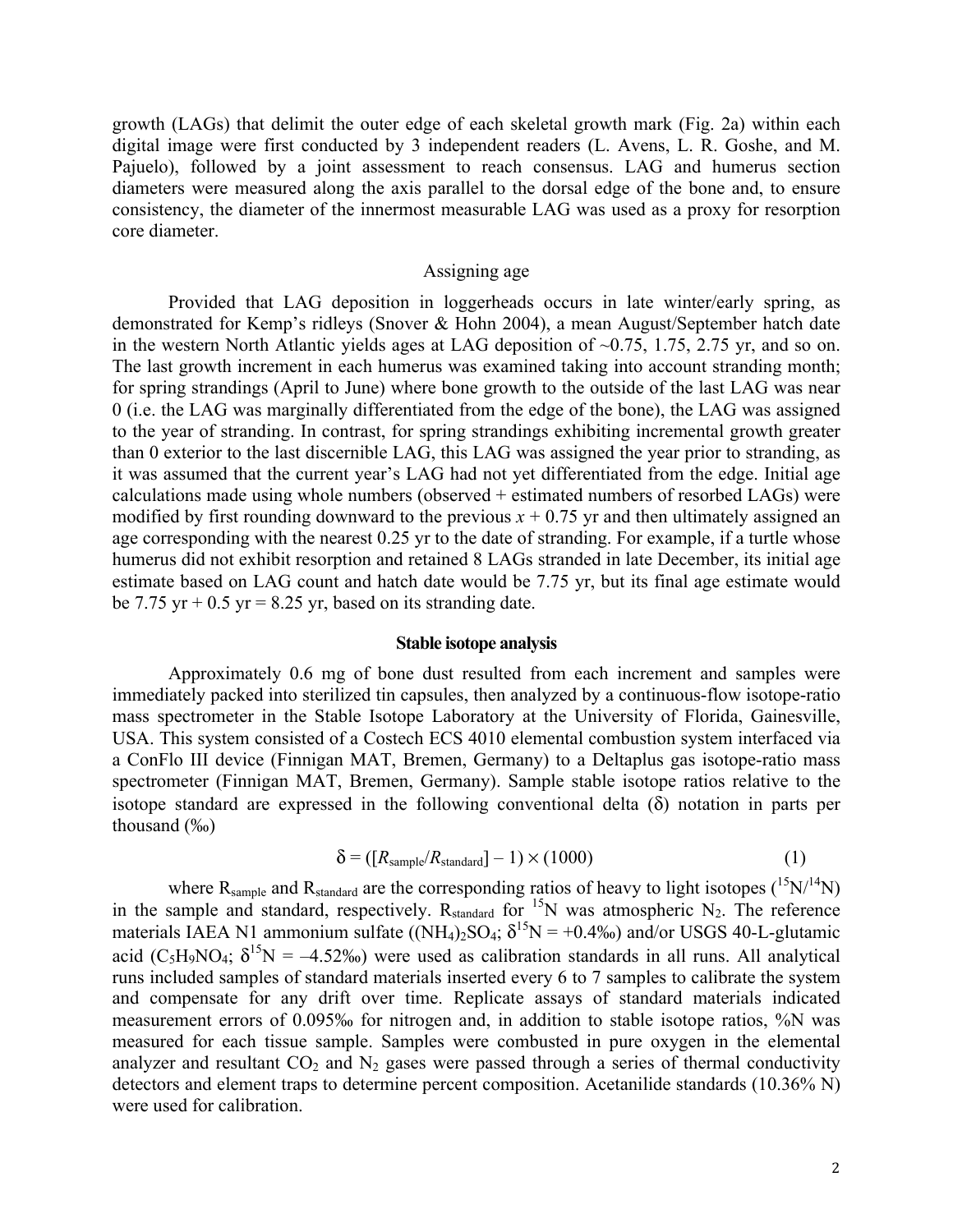

Fig. S1. *Caretta caretta*. Correction factors based on models of Line of Arrested Growth (LAG) number:LAG diameter relationships to account for any LAGs lost to resorption at the core of the humerus. (a) First order correction factor based on all humeri in which diffuse first-year LAG or 'annulus' was retained, allowing direct assignment of age based on total LAG number ( $n = 10$ ) humeri, 34 LAGs); (b) 2nd order correction factor based on combination of (a) and additional humeri for which LAG number could be estimated using (a) (*n* = 225 humeri, 2031 LAGs) (see 'Age' in 'Results' in the main article for additional information). Dotted lines represent 95% confidence intervals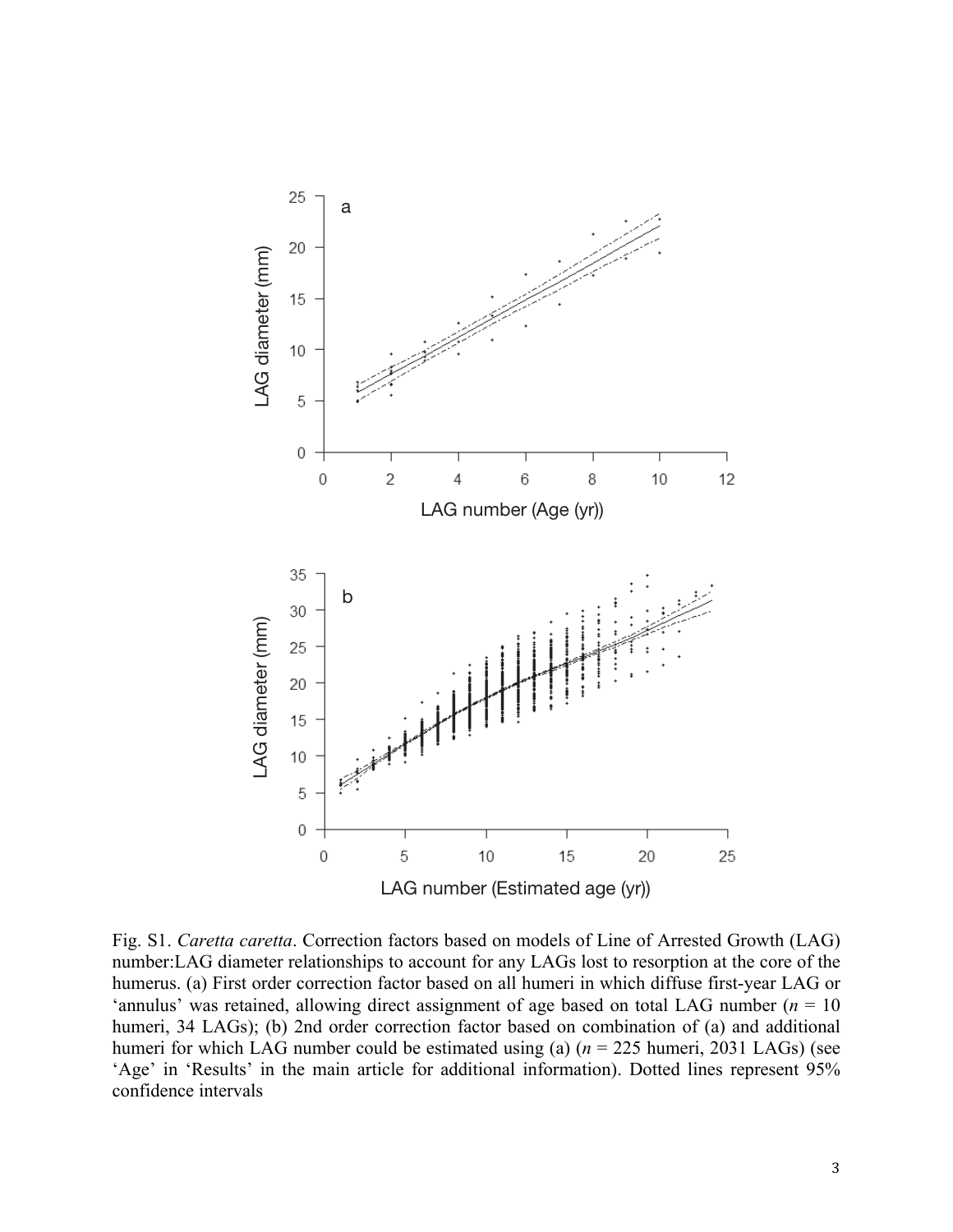

Fig. S2. *Caretta caretta*. Size, age, and calendar year-specific growth data for all back-calculated (*<sup>n</sup>* = 1877) growth increments. Open symbols denote individual growth rates; filled symbols connected by the continuous line signify means. Total sample size is less than that for all back-calculated length-at-age relationships (Fig. 3 in the main article) because growth intervals could not be calculated when 2 consecutive LAG measurements were not available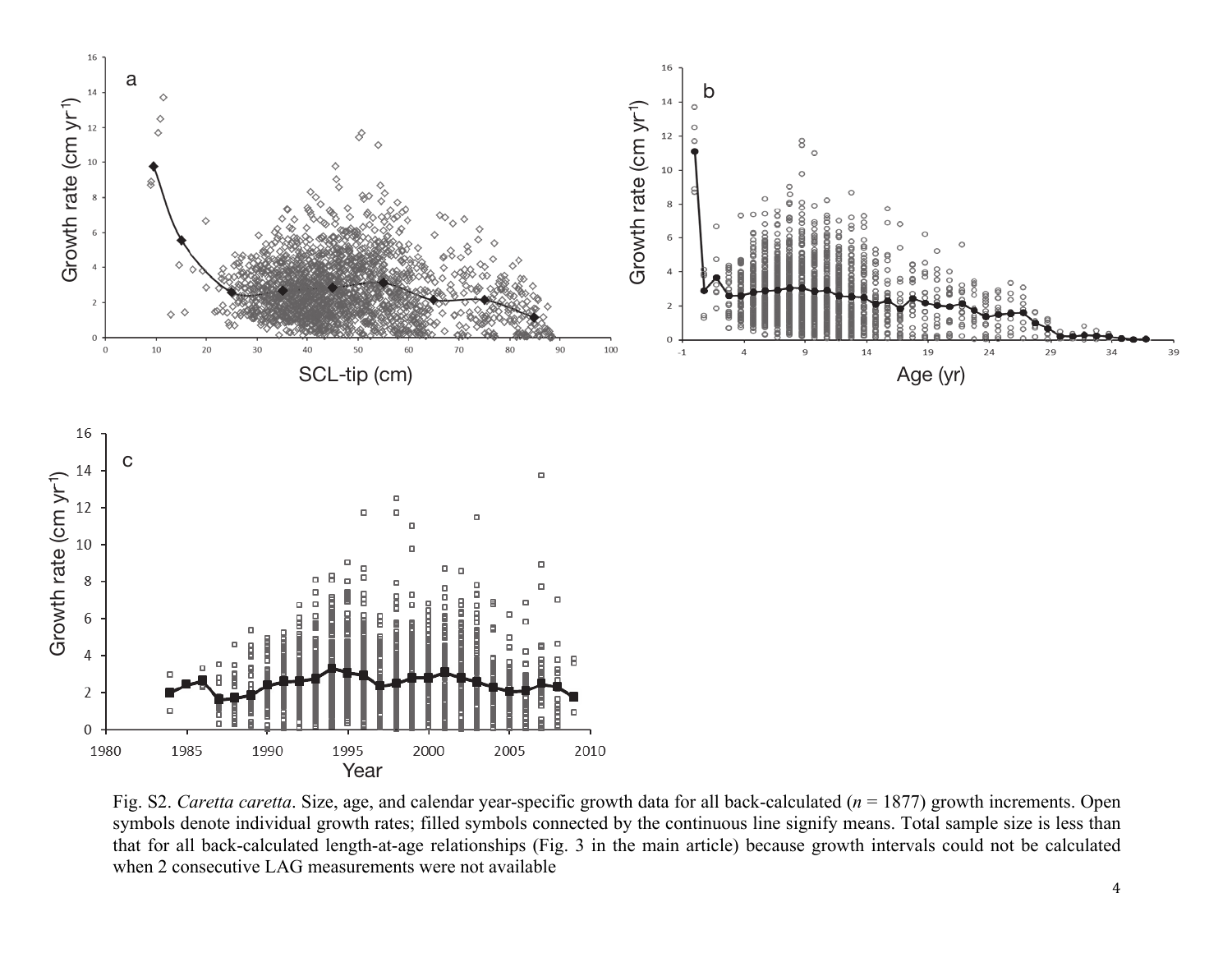

Fig. S3. *Caretta caretta*. Smoothing spline fits to back-calculated growth trajectories by calendar year for each size class represented in the sample. Dotted lines represent 95% confidence intervals. Sample sizes provided in Table S3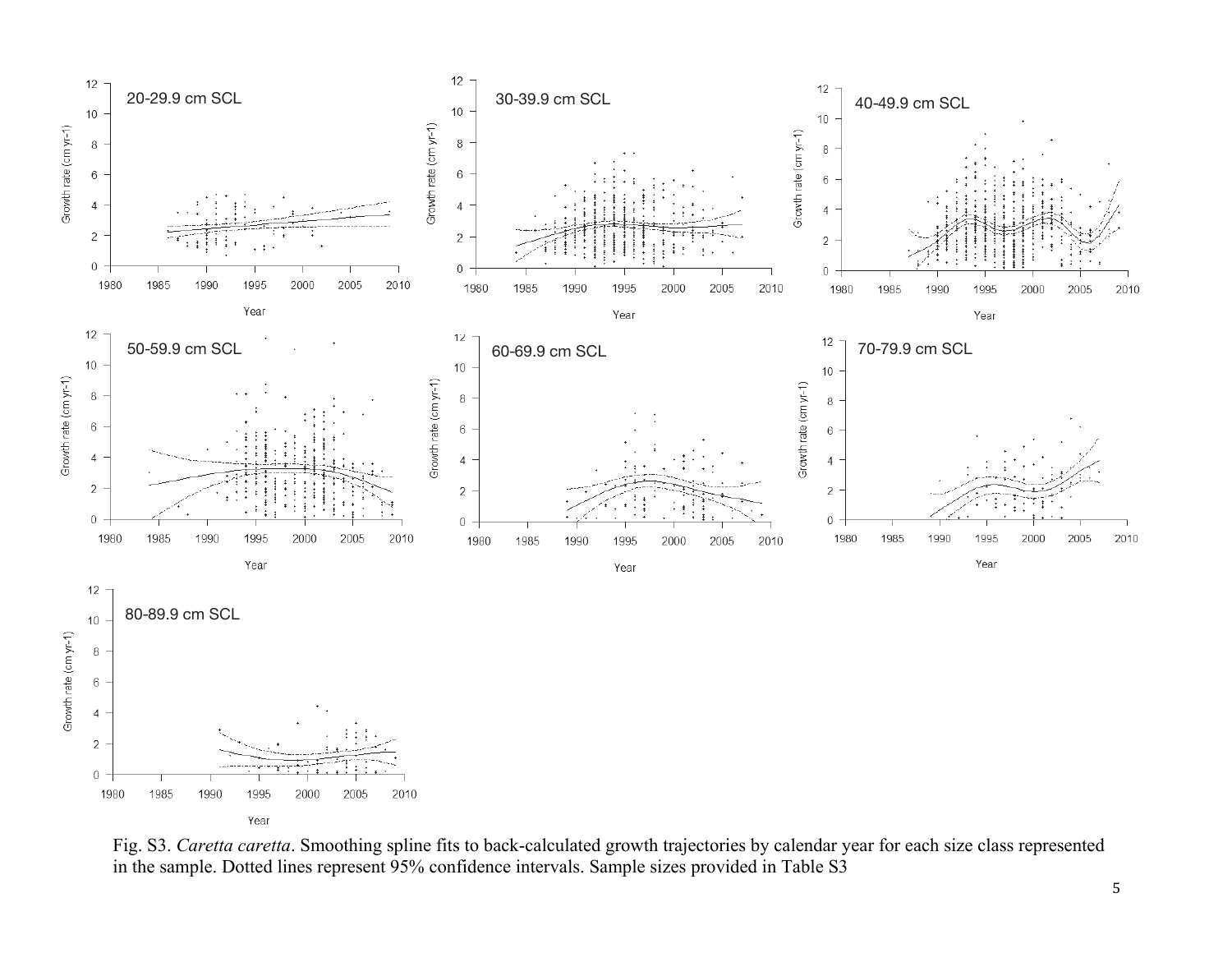| Location                 | n   | SCL (cm) range (mean $\pm$<br>SD) |  |  |  |  |  |  |  |  |
|--------------------------|-----|-----------------------------------|--|--|--|--|--|--|--|--|
| Azores Islands           | 22  | $8.2 - 63.3$ (23.2 $\pm$ 17.7)    |  |  |  |  |  |  |  |  |
| Massachusetts<br>(MA)    | 1   | 33.3 (NA)                         |  |  |  |  |  |  |  |  |
| New Jersey (NJ)          | 4   | $61.6 - 88.6 (73.6 \pm 11.8)$     |  |  |  |  |  |  |  |  |
| Maryland (MD)            | 5   | 51.8-66.2 (62.0 $\pm$ 8.0)        |  |  |  |  |  |  |  |  |
| Virginia (VA)            | 35  | 44.0-88.5 $(61.8 \pm 14.7)$       |  |  |  |  |  |  |  |  |
| North Carolina<br>(NC)   | 159 | $43.6 - 88.4 (58.5 \pm 8.9)$      |  |  |  |  |  |  |  |  |
| South Carolina<br>(SC)   | 1   | 53.6 (NA)                         |  |  |  |  |  |  |  |  |
| Georgia (GA)             | 6   | $52.1 - 81.9(59.9 \pm 11.2)$      |  |  |  |  |  |  |  |  |
| Florida Atlantic<br>(FL) | 13  | $23.1 - 87.0$ $(52.8 \pm 20.4)$   |  |  |  |  |  |  |  |  |

Table S1. *Caretta caretta*. Summary of geographic distribution, sample sizes, and straightline carapace lengths (SCL) of loggerhead sea turtles from which humeri were collected for the present study. NA: not applicable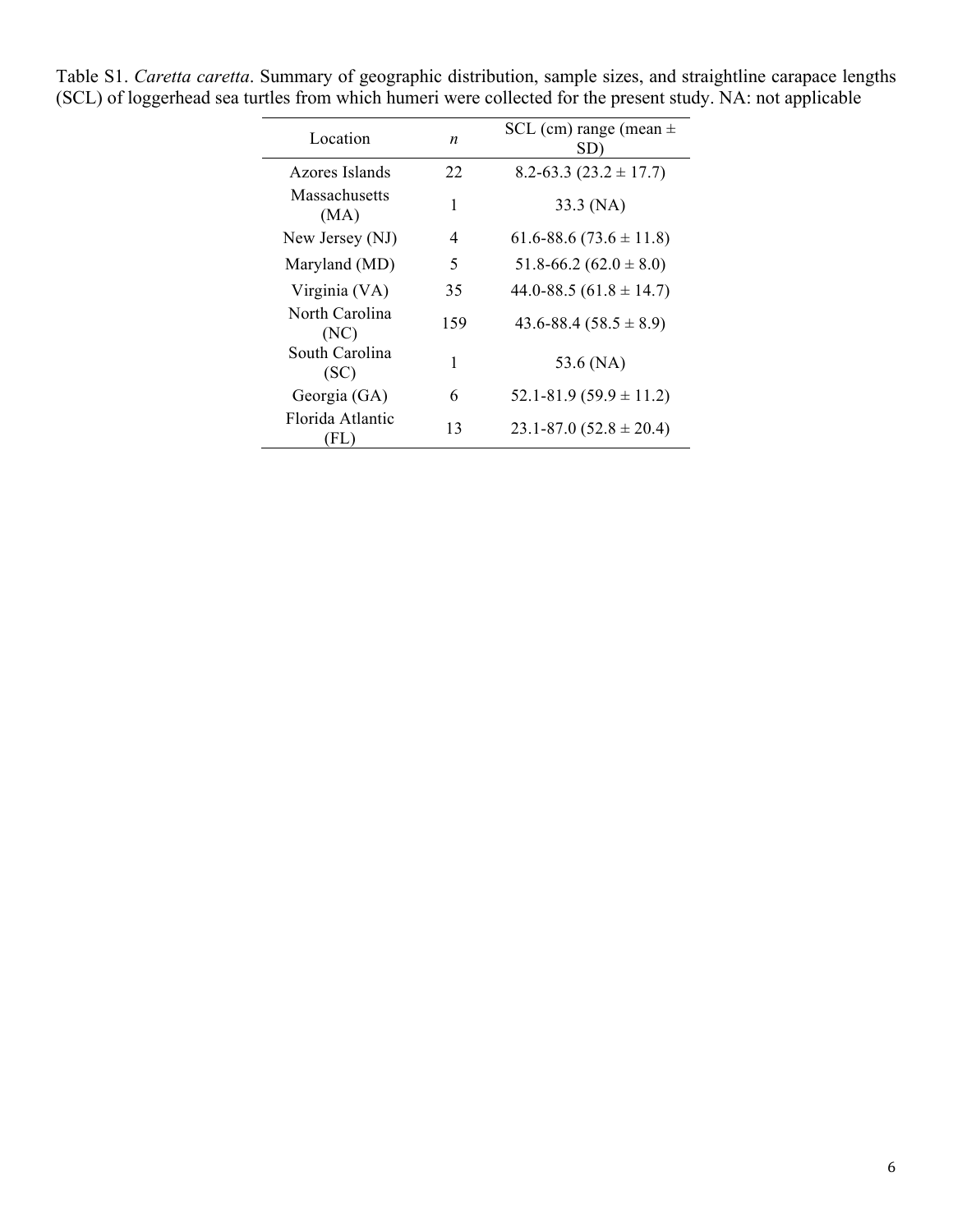| Area                                                                  | Growth Interval           | Mean growth rate $\pm$ SD (range) (cm yr <sup>-1</sup> ) |               |    |              |                  |               |                  |               |                  |               |                  |                |                  |               |                  |               |                |                  |
|-----------------------------------------------------------------------|---------------------------|----------------------------------------------------------|---------------|----|--------------|------------------|---------------|------------------|---------------|------------------|---------------|------------------|----------------|------------------|---------------|------------------|---------------|----------------|------------------|
| Size class (cm SCL):                                                  |                           | $\boldsymbol{n}$                                         | $4.6 - 9.9$   |    | 10-19.9      | $\boldsymbol{n}$ | 20-29.9       | $\boldsymbol{n}$ | 30-39.9       | $\boldsymbol{n}$ | 40-49.9       | $\boldsymbol{n}$ | 50-59.9        | $\boldsymbol{n}$ | 60-69.9       | $\boldsymbol{n}$ | 70-79.9       |                | 80-89.9          |
| Azores & Atlantic US                                                  | $1 \, yr$                 | $\overline{2}$                                           | $8.8 + 0.1$   | 10 | $6.2 + 4.7$  | 99               | $2.6 \pm 1.1$ | 490              | $2.7 \pm 1.4$ | 614              | $2.8 + 1.7$   | 363              | $3.1 \pm 2.0$  | 123              | $2.1 \pm 1.6$ | 94               | $2.1 \pm 1.5$ | 82             | $1.1 \pm 1.1$    |
| (NC focus; current study) $a$                                         |                           |                                                          | $(8.7 - 8.9)$ |    | $(1.3-13.7)$ |                  | $(0.7-4.7)$   |                  | $(0.1 - 7.3)$ |                  | $(0.1-9.8)$   |                  | $(0.1 - 11.7)$ |                  | $(0.1 - 7.0)$ |                  | $(0.0-6.8)$   |                | $(0.0-4.4)$      |
| Azores Islands<br>(Bjorndal et al. $2000$ ) <sup>b</sup>              | 4 mo-<br>$4.2 \text{ yr}$ | 6                                                        | 12            |    |              |                  | 4.2           | $\mathfrak{Z}$   | 4.7           | $\overline{c}$   |               |                  | 6.1            | $\overline{c}$   | 2.9           |                  |               |                |                  |
|                                                                       |                           |                                                          |               |    |              |                  |               |                  | $(4.5-5.1)$   |                  | $(3.4-4.6)$   |                  |                |                  | $(2.8-3.0)$   |                  |               |                |                  |
| Azores Islands<br>(Bjorndal et al. $2000$ ) <sup>c</sup>              | NA                        |                                                          |               |    |              |                  | 5.3           |                  | 4.6           |                  | 3.9           |                  | 3.1            |                  |               |                  |               |                |                  |
| Core & Pamlico Sounds, NC<br>(Braun-McNeill et al. 2008) <sup>b</sup> | $>0.9$ yr                 |                                                          |               |    |              |                  |               |                  |               |                  |               | 44               | $1.6 \pm 0.4$  | 122              | $1.8 + 0.2$   | 43               | $1.6 \pm 0.4$ |                |                  |
| Chesapeake Bay, VA<br>(Klinger & Musick 1995) <sup>a</sup>            | $1 \, yr$                 |                                                          |               |    |              |                  |               |                  |               | 6                | $5.3 \pm 2.8$ | 13               | $5.3 \pm 1.4$  | 29               | $5.3 \pm 1.6$ | 24               | $4.4 \pm 2.0$ | $\mathfrak{D}$ | $3.1 \pm 1.2$    |
| Chesapeake Bay, VA<br>(Klinger & Musick 1995) <sup>b</sup>            | NA                        |                                                          |               |    |              |                  |               |                  |               |                  |               | $\overline{c}$   | $3.0 \pm 0.1$  | 9                | $1.5 \pm 1.2$ |                  | 0.3           | 6              | $1.2 \pm 0.9$    |
| Georgia                                                               | $1 \, yr$                 |                                                          |               |    |              | $\mathfrak{Z}$   |               | 10               | 3.4           | 9                | 3.6           | 8                | 3.3            | 6                | 2.9           | 5                | 2.1           | 9              | 2.1              |
| (Parham & Zug 1997) <sup>a</sup>                                      |                           |                                                          |               |    |              |                  | $(3.4-4.9)$   |                  | $(1.9-7.0)$   |                  | $(2.6-4.3)$   |                  | $(1.7-5.2)$    |                  | $(2.2-4.1)$   |                  | $(1.6-2.9)$   |                | $(0.3-4.6)$      |
| Mosquito Lagoon, FL                                                   | $3.5 -$                   |                                                          |               |    |              |                  |               |                  |               |                  |               | $\overline{2}$   | $7.4 \pm 1.4$  | $\mathcal{I}$    | $6.0 \pm 2.3$ | $\overline{4}$   | $5.0 \pm 3.5$ |                |                  |
| (Mendonça 1981) $b$                                                   | $22 \text{ mo}$           |                                                          |               |    |              |                  |               |                  |               |                  |               |                  |                |                  |               |                  |               |                |                  |
| Hutchinson Island, FL                                                 | $>11$ mo                  |                                                          |               |    |              |                  |               |                  |               |                  |               | 12               | $2.3 \pm 2.2$  | 42               | $0.9 \pm 1.0$ | $\overline{4}$   | $0.1 \pm 0.4$ | $\mathbf{3}$   | $0.3 \pm 0.1$    |
| (Herren et al. $2004$ ) <sup>b</sup>                                  |                           |                                                          |               |    |              |                  |               |                  |               |                  |               |                  |                |                  |               |                  |               |                |                  |
| Florida<br>(modified Bjorndal et al. $1983$ ) <sup>b</sup>            | NA                        |                                                          |               |    |              |                  |               |                  |               |                  |               |                  |                |                  |               |                  |               | 10             | 0.5<br>$(0-1.3)$ |
| Florida<br>(Bjorndal et al. 2001) $^{\circ}$                          | NA                        |                                                          |               |    |              |                  |               |                  |               |                  | 3.2           |                  | 2.8            |                  | 2.3           |                  | 1.9           |                | 1.6              |

Table S2. *Caretta caretta*. Comparison of size class-specific growth rates back-calculated using skeletochronology in the present study to those yielded by other skeletochronology, mark-recapture, and length-frequency studies in the western North Atlantic. NC = North Carolina; VA = Virginia; FL = Florida; SCL = straightline carapace length; NA = not available; - = not provided

 ${}^{a}$ Skeletochronology  ${}^{b}$ Mark-recapture  ${}^{c}$ Length-frequency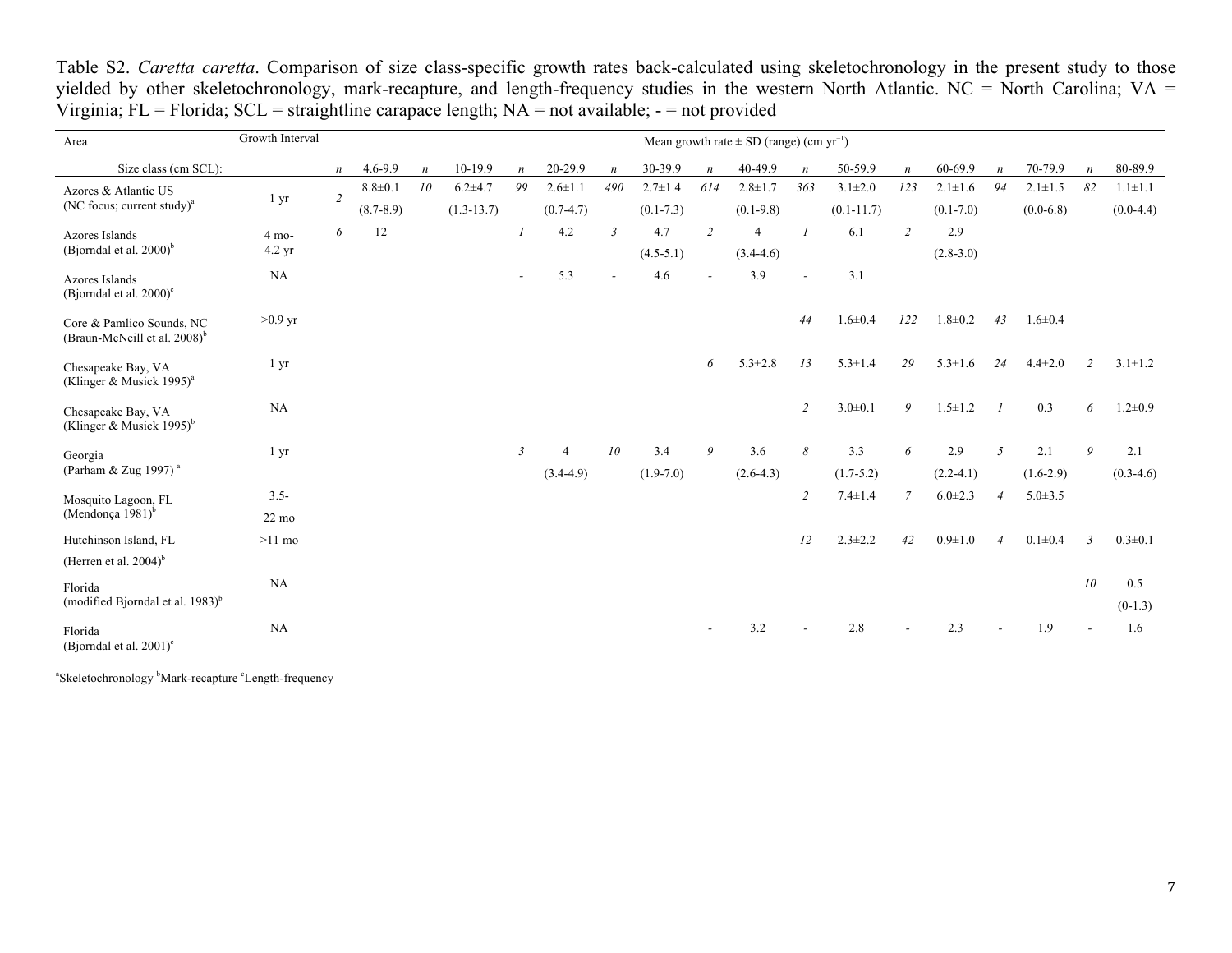| Growth rates $(cm yr^{-1})$ |                  |             |         |                  |                  |                          |                  |                  |                          |                          |                  | Size class               |                  |                  |           |                  |                          |                          |                      |                  |                |                  |                  |                          |                          |                  |  |
|-----------------------------|------------------|-------------|---------|------------------|------------------|--------------------------|------------------|------------------|--------------------------|--------------------------|------------------|--------------------------|------------------|------------------|-----------|------------------|--------------------------|--------------------------|----------------------|------------------|----------------|------------------|------------------|--------------------------|--------------------------|------------------|--|
|                             |                  | $4.6 - 9.9$ | 10-19.9 |                  |                  |                          | 20-29.9          |                  |                          | 30-39.9                  |                  |                          | 40-49.9          |                  |           | 50-59.9          |                          |                          | 60-69.9              |                  |                | 70-79.9          |                  |                          | 80-79.9                  |                  |  |
|                             |                  | Mean        |         |                  | Mean             |                          |                  | Mean             |                          |                          | Mean             |                          |                  | Mean             |           |                  | Mean                     |                          |                      | Mean             |                |                  | Mean             |                          |                          | Mean             |  |
| Year                        | $\boldsymbol{n}$ | (cm/yr)     | SD      | $\boldsymbol{n}$ | $\text{(cm/yr)}$ | <b>SD</b>                | $\boldsymbol{n}$ | $\text{(cm/yr)}$ | <b>SD</b>                | $\boldsymbol{n}$         | $\text{(cm/yr)}$ | <b>SD</b>                | $\boldsymbol{n}$ | $\text{(cm/yr)}$ | <b>SD</b> | $\boldsymbol{n}$ | $\text{(cm/yr)}$         | <b>SD</b>                | $\boldsymbol{n}$     | $\text{(cm/yr)}$ | <b>SD</b>      | $\boldsymbol{n}$ | $\text{(cm/yr)}$ | <b>SD</b>                | $\boldsymbol{n}$         | $\text{(cm/yr)}$ |  |
| 1984                        |                  |             |         |                  |                  |                          |                  |                  | $\sim$                   |                          |                  | $\sim$                   |                  |                  |           |                  | 3                        |                          |                      |                  |                |                  |                  |                          |                          |                  |  |
| 1985                        |                  |             |         |                  |                  |                          |                  |                  |                          |                          | 2.4              |                          |                  |                  |           |                  |                          |                          |                      |                  |                |                  |                  |                          |                          |                  |  |
| 1986                        |                  |             |         |                  |                  |                          |                  | 2.3              | $\blacksquare$           | 2                        | 2.8              | 0.7                      |                  |                  |           |                  |                          |                          |                      |                  |                |                  |                  |                          |                          |                  |  |
| 1987                        |                  |             |         |                  |                  |                          | $\mathfrak{Z}$   | 2.3              | 1.1                      | 8                        | 1.5              | 0.8                      |                  | 1.3              |           |                  | 0.8                      |                          |                      |                  |                |                  |                  |                          |                          |                  |  |
| 1988                        |                  |             |         |                  |                  |                          | $\overline{4}$   | 1.9              | 1.0                      | 13                       | 2.1              | 1.1                      | 5                | 0.8              | 1.0       |                  | 0.3                      |                          |                      |                  |                |                  |                  |                          |                          |                  |  |
| 1989                        |                  |             |         |                  |                  |                          | 10               | 2.1              | 1.2                      | 20                       | 2.1              | 1.1                      | 9                | 1.5              | 1.2       |                  | $\overline{\phantom{a}}$ | $\overline{\phantom{a}}$ | $\overline{2}$       | 0.8              | 0.7            |                  | 0.2              |                          |                          |                  |  |
| 1990                        |                  |             |         |                  |                  |                          | 16               | 2.3              | 0.9                      | 26                       | 2.7              | 1.0                      | 17               | 2.2              | 1.1       |                  | 4.5                      | $\overline{\phantom{a}}$ |                      | 0.2              | $\blacksquare$ | $\mathbf{3}$     | 1.1              | 1.3                      | $\overline{\phantom{a}}$ |                  |  |
| 1991                        |                  |             |         |                  |                  |                          | 13               | 2.9              | 1.1                      | 36                       | 2.8              | 1.0                      | 27               | 2.6              | 1.1       |                  | 1.7                      | $\overline{\phantom{a}}$ | $\overline{2}$       | 1.0              | 1.2            | $\overline{2}$   | 0.1              | 0.1                      |                          | 2.9              |  |
| 1992                        |                  |             |         |                  |                  |                          | 8                | 2.1              | 1.3                      | 45                       | 2.7              | 1.5                      | 33               | 2.8              | 1.4       | 5                | 2.6                      | 1.5                      | $\overline{2}$       | 1.7              | 2.2            | 2                | 0.1              | 0.0                      |                          | 1.2              |  |
| 1993                        |                  |             |         |                  |                  |                          | 9                | 2.8              | 0.9                      | 50                       | 2.5              | 1.2                      | 37               | 3.0              | 1.8       | 11               | 3.4                      | 2.1                      | $\mathfrak{Z}$       | 1.5              | 0.8            | 3                | 2.0              | 1.8                      |                          | 2.1              |  |
| 1994                        |                  |             |         |                  |                  |                          | 8                | 3.7              | 0.9                      | 51                       | 3.2              | 1.5                      | 40               | 3.6              | 1.9       | 26               | 3.5                      | 1.9                      | $\boldsymbol{\beta}$ | 1.1              | 1.1            | $\overline{4}$   | 2.8              | 2.0                      |                          | 0.2              |  |
| 1995                        |                  |             |         |                  |                  |                          | $\mathfrak{Z}$   | 2.8              | 1.4                      | 50                       | 2.8              | 1.4                      | 53               | 3.2              | 1.9       | 30               | 3.3                      | 1.9                      | 7                    | 2.8              | 1.5            | $\overline{4}$   | 2.7              | 1.2                      | 2                        | 0.7              |  |
| 1996                        |                  |             |         |                  |                  |                          | $\mathbf{3}$     | 1.7              | 0.8                      | 43                       | 2.7              | 1.4                      | 58               | 2.9              | 1.6       | 39               | 3.5                      | 2.3                      | 15                   | 2.9              | 1.8            | $\overline{4}$   | 1.5              | 0.9                      | $\overline{\mathbf{3}}$  | 1.1              |  |
| 1997                        |                  |             |         |                  |                  |                          | 4                | 2.4              | 1.1                      | 35                       | 2.5              | 1.3                      | 57               | 2.5              | 1.5       | 28               | 2.2                      | 1.4                      | 9                    | 1.7              | 1.2            |                  | 2.7              | 1.6                      | $\overline{4}$           | 1.1              |  |
| 1998                        |                  | 11.7        |         |                  | 12.5             |                          | $\overline{4}$   | 2.7              | 1.2                      | 28                       | 2.6              | 1.7                      | 52               | 2.1              | 1.8       | 18               | 3.4                      | 1.8                      | 9                    | 4.0              | 1.9            | 6                | 1.9              | 1.3                      | $\overline{4}$           | 0.5              |  |
| 1999                        |                  |             |         | 2                | 2.6              | 1.7                      | $\overline{4}$   | 3.3              | 0.4                      | 19                       | 2.2              | 1.6                      | 56               | 3.0              | 1.9       | 22               | 3.4                      | 2.3                      | $\mathfrak{Z}$       | 2.0              | 1.6            |                  | 2.3              | 1.6                      | - 5                      | 1.0              |  |
| 2000                        |                  |             |         |                  |                  |                          | 2                | 2.8              | 0.3                      | 16                       | 2.5              | 1.4                      | 42               | 3.3              | 1.5       | 27               | 3.0                      | 1.8                      | 5                    | 1.8              | 1.4            | 10               | 1.9              | 1.6                      | $\overline{4}$           | 0.3              |  |
| 2001                        |                  | 8.7         |         |                  |                  |                          | 3                | 2.7              | 0.9                      | 12                       | 2.9              | 1.5                      | 30               | 3.8              | 1.3       | 37               | 3.6                      | 1.9                      | 12                   | 2.4              | 1.4            | 11               | 1.4              | 1.2                      | -6                       | 1.1              |  |
| 2002                        |                  |             |         |                  | 4.1              |                          |                  | 1.3              | $\sim$                   | 11                       | 3.2              | 1.5                      | 25               | 3.3              | 1.8       | 39               | 3.2                      | 1.7                      | 17                   | 2.0              | 1.4            | 8                | 2.0              | 1.1                      | -7                       | 1.5              |  |
| 2003                        |                  |             |         |                  | 6.7              |                          |                  |                  | $\overline{\phantom{a}}$ | 9                        | 2.3              | 1.4                      | 18               | 3.0              | 1.7       | 26               | 3.6                      | 2.8                      | 16                   | 1.6              | 1.6            | 8                | 2.4              | 1.6                      | 9                        | 0.7              |  |
| 2004                        |                  |             |         |                  |                  |                          |                  | 3.5              | $\blacksquare$           | 5                        | 2.3              | 1.0                      | 15               | 2.1              | 1.4       | 13               | 2.9                      | 1.8                      | 6                    | 1.8              | 1.4            | 5                | 3.4              | 2.0                      | -10                      | 1.3              |  |
| 2005                        |                  |             |         |                  |                  |                          |                  | 3.2              |                          |                          |                  | $\overline{\phantom{a}}$ | 13               | 1.7              | 1.3       | 11               | 1.6                      | 1.2                      | $\overline{4}$       | 2.6              | 1.3            | 5                | 3.8              | 1.5                      | 8                        | 1.6              |  |
| 2006                        |                  |             |         |                  |                  |                          |                  |                  |                          |                          |                  |                          | 12               | 2.1              | 0.9       | 12               | 2.3                      | 1.7                      | $\overline{2}$       | 0.4              | 0.4            | 2                | 3.1              | 0.5                      | 9                        | 1.6              |  |
| 2007                        |                  | 8.9         |         |                  | 1.3              |                          |                  |                  |                          | 2                        | 3.4              | 3.4                      | $\overline{7}$   | 2.0              | 1.4       |                  | 3.4                      | 2.0                      | $\overline{2}$       | 2.5              | 1.7            |                  | 3.2              | $\overline{\phantom{a}}$ | $\overline{4}$           | 1.1              |  |
| 2008                        |                  |             |         | $\overline{2}$   | 2.5              | 1.8                      |                  |                  | ۰                        | $\overline{2}$           | 3.3              | 1.8                      | 6                | 3.9              | 1.7       | 5                | 1.1                      | 1.1                      |                      | 0.7              |                |                  |                  |                          | 2                        | 0.9              |  |
| 2009                        |                  |             | ۰       | $\sim$           |                  | $\overline{\phantom{a}}$ |                  | 3.6              | $\overline{\phantom{a}}$ | $\overline{\phantom{a}}$ |                  | $\overline{\phantom{a}}$ |                  | 3.3              | 0.7       | $\mathbf{3}$     | 0.8                      | 0.4                      |                      | 0.4              |                |                  |                  | $\overline{\phantom{a}}$ |                          | 1.1              |  |

Table S3. *Caretta caretta*. Size class (SCL, cm) and calendar year-specific growth (cmyr<sup>-1</sup>) rates back-calculated from all measurable growth increme (*<sup>n</sup>* = 1877) in humeri from juvenile loggerhead sea turtles in the western North Atlantic. (-) indicates no data are available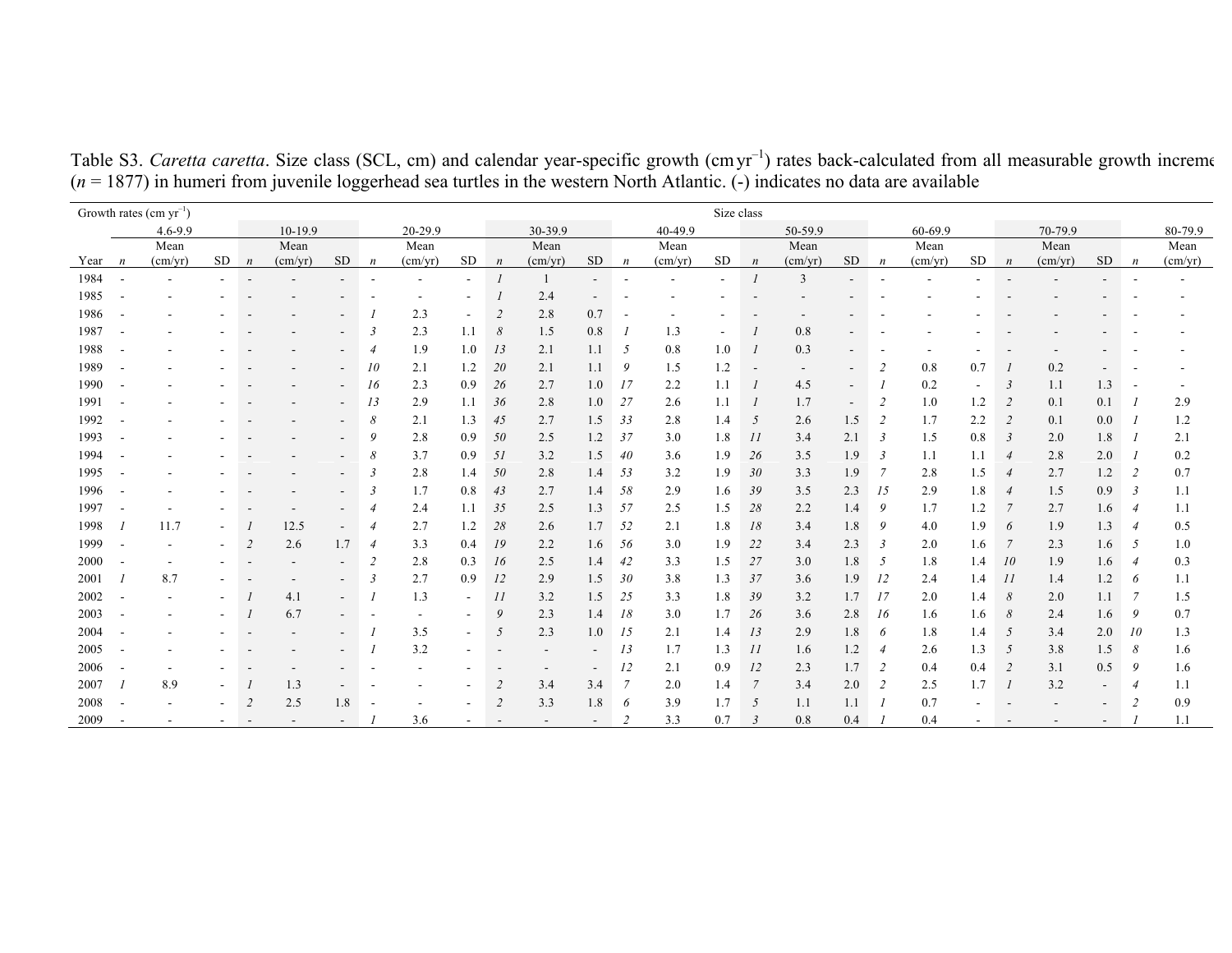## LITERATURE CITED

- Bjorndal KA, Meylan AB, Turner BJ (1983) Sea turtles nesting at Melbourne Beach, Florida, I. Size, growth and reproductive biology. Biol Conserv 26:65–77
- Bjorndal KA, Bolten AB, Martins HR (2000) Somatic growth model of juvenile loggerhead sea turtles *Caretta caretta*: duration of pelagic stage. Mar Ecol Prog Ser 202:265–272
- Bjorndal KA, Bolten AB, Koike B, Schroeder BA, Shaver DJ, Teas WG, Witzell WN (2001) Somatic growth function for immature loggerhead sea turtles, *Caretta caretta*, in southeastern U.S. waters. Fish Bull 99:240–246
- Braun-McNeill J, Epperly SP, Avens L, Snover ML, Taylor JC (2008) Growth rates of loggerhead sea turtles (*Caretta caretta*) from the western North Atlantic. Herpetol Conserv Biol 3:273–281
- Goshe LR, Avens L, Bybee J, Hohn AA (2009) An evaluation of histological techniques used in skeletochronological age estimation of sea turtles. Chelonian Conserv Biol 8:217–222
- Herren RM, Bressette MJ, Singewald DA (2004). Loggerhead (*Caretta caretta*) growth rates from nearshore Atlantic waters. In: Coyne MS, Clark RD (compilers) Proceedings of the 21st Annual Symposium on Sea Turtle Biology and Conservation. NOAA Technical Memorandum NMFS-SEFSC-529
- Klinger RC, Musick JA (1995) Age and growth of loggerhead turtles (*Caretta caretta*) from Chesapeake Bay. Copeia 1995:204–209
- Mendonça MT (1981) Comparative growth rates of wild immature *Chelonia mydas* and *Caretta caretta* in Florida. J Herpetol 15:447–451
- Snover ML (2002) Growth and ontogeny of sea turtles using skeletochronology: methods, validation, and application to conservation. PhD dissertation, Duke University, Durham, NC
- Snover ML, Hohn AA (2004) Validation and interpretation of annual skeletal marks in loggerhead (*Caretta caretta*) and Kemp's ridley (*Lepidochelys kempii*) sea turtles. Fish Bull 102:682–692
- Snover ML, Avens L, Hohn AA (2007) Back-calculating length from skeletal growth marks in loggerhead sea turtles *Caretta caretta.* Endang Species Res 3:95–104